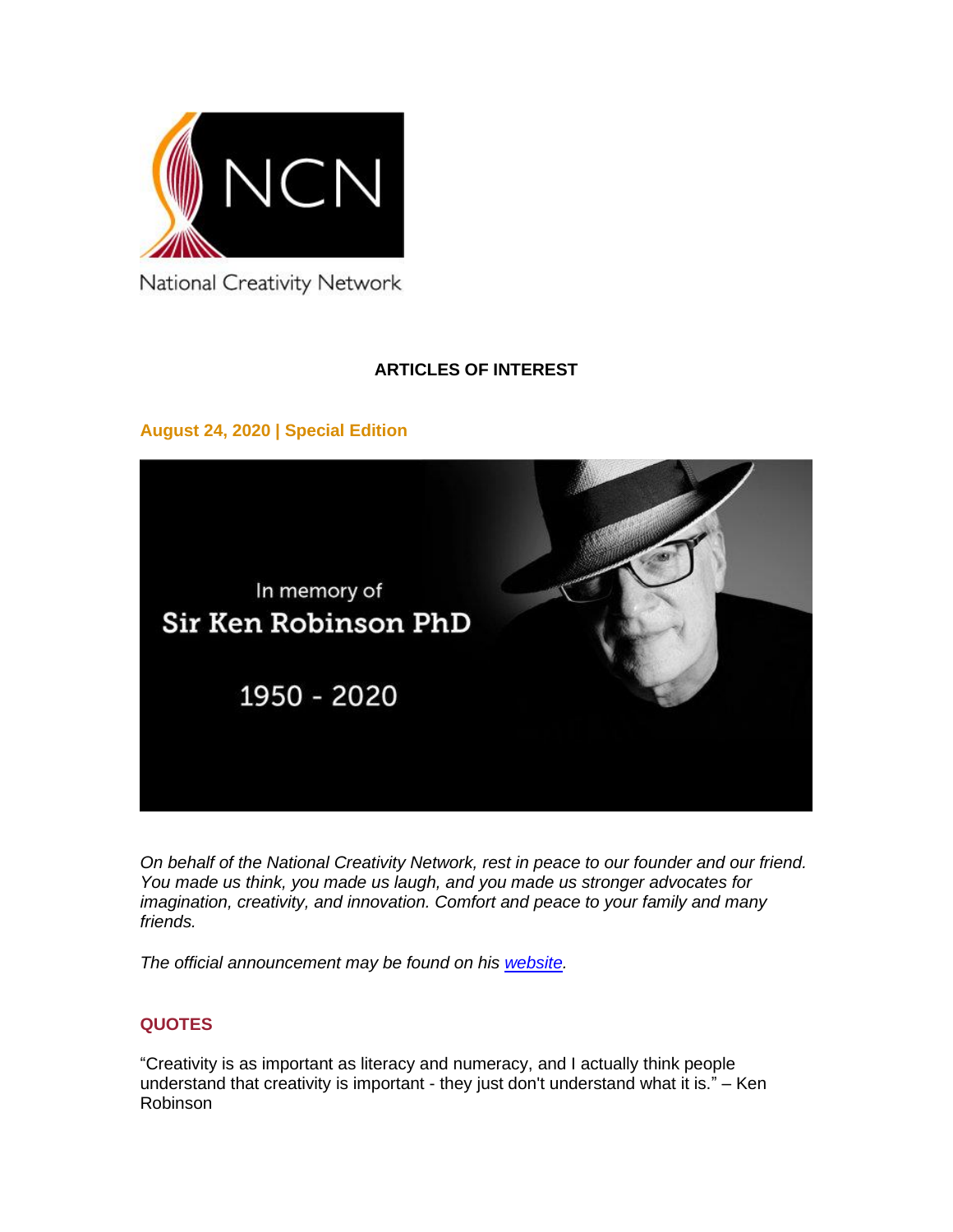"If you're not prepared to be wrong, you'll never come up with anything original." – Ken Robinson

"I believe this passionately: that we don't grow into creativity, we grow out of it. Or rather, we get educated out if it." – Ken Robinson

"Many highly talented, brilliant, creative people think they're not - because the thing they were good at at school wasn't valued, or was actually stigmatized." – Ken Robinson

"The arts, sciences, humanities, physical education, languages and maths all have equal and central contributions to make to a student's education." – Ken Robinson

"You can be creative in anything - in math, science, engineering, philosophy - as much as you can in music or in painting or in dance." – Ken Robinson

"Whether or not you discover your talents and passions is partly a matter of opportunity. If you've never been sailing, or picked up an instrument, or tried to teach or to write fiction, how would you know if you had a talent for these things?" – Ken Robinson

"You can't be a creative thinker if you're not stimulating your mind, just as you can't be an Olympic athlete if you don't train regularly." – Ken Robinson

#### **VIDEOS**

**[Sir Ken Robinson: Do schools kill creativity?](https://www.ted.com/talks/sir_ken_robinson_do_schools_kill_creativity)** (2006) *TED Talks*

**[Sir Ken Robinson: Bring on the learning revolution!](https://www.ted.com/talks/sir_ken_robinson_bring_on_the_learning_revolution)** (2010) *TED Talks*

**[Sir Ken Robinson: Changing education](https://www.youtube.com/watch?v=zDZFcDGpL4U) paradigms** (2010) *RSA Animate* 

**[Sir Ken Robinson: How to escape education's death valley](https://www.ted.com/talks/sir_ken_robinson_how_to_escape_education_s_death_valley)** (2013) *TED Talks Education*

**[Sir Ken Robinson \(still\) wants an education revolution](https://www.ted.com/talks/the_ted_interview_sir_ken_robinson_still_wants_an_education_revolution)** (2018) *The TED Interview*

**[How to encourage creativity among students](https://www.cbs.com/shows/cbs_this_morning/video/GzDd29fAnn_InTWQ6ugty_BS9__g5s3v/sir-ken-robinson-on-how-to-encourage-creativity-among-students/)** (2019) *TED Ideas That Matter | CBS This Morning*

**[Sir Ken Robinson: Finding Your Element](https://www.youtube.com/watch?v=17fbxRQgMlU)** (2019) *King Rose Archives*

**[Ken Robinson: 10 talks on education](http://www.ted.com/playlists/ken_robinson_10_talks_on_educ)** *Playlist | TED.com*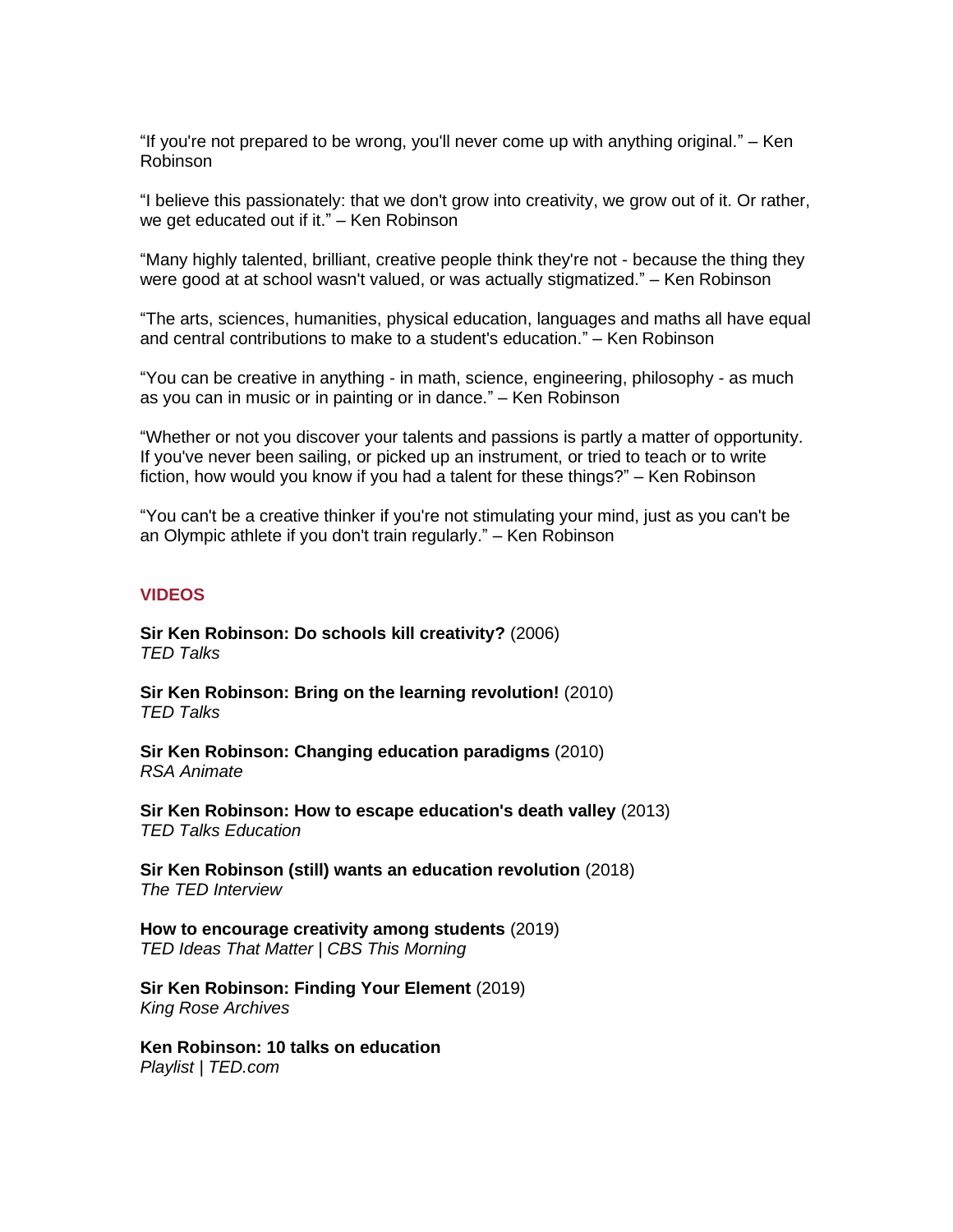**[Remembering Sir Ken Robinson: Through His Own Words](https://www.youtube.com/watch?v=Sagkh0It6Pk)** *The Call to Unite*

### **ARTICLES OF INTEREST**

**[Ken Robinson \(educationalist\)](https://en.wikipedia.org/wiki/Ken_Robinson_(educationalist))** *Wikipedia*

> **[Ken Robinson, Who Preached Creativity in Teaching, Dies at 70](https://www.nytimes.com/2020/09/11/world/europe/ken-robinson-who-preached-creativity-in-teaching-dies-at-70.html)** *The New York Times*

**[Tribute to the late Sir Ken Robinson, renowned education reformer whose](https://www.washingtonpost.com/education/2020/08/25/tribute-late-sir-ken-robinson-renowned-education-reformer-whose-2006-ted-talk-remains-most-popular-ever/)  2006 TED talk [remains the most popular ever](https://www.washingtonpost.com/education/2020/08/25/tribute-late-sir-ken-robinson-renowned-education-reformer-whose-2006-ted-talk-remains-most-popular-ever/)** *The Washington Post*

**[Goldie Hawn mourns heartbreaking death of close friend](https://www.hellomagazine.com/celebrities/2020082595998/goldie-hawn-heartbreaking-tribute-death-close-friend/)** *Hello!*

**'Our Ken' - [John Baldacchino](https://timesofmalta-com.cdn.ampproject.org/c/s/timesofmalta.com/articles/view/our-ken-john-baldacchino.814344.amp)** *Times of Malta*

**[Tributes to Sir Ken Robinson as Liverpool-born TED talk star dies aged 70](https://www.liverpoolecho.co.uk/news/liverpool-news/tributes-ken-robinson-liverpool-born-18814459)** *Liverpool Echo*

**[Remembering Sir Ken Robinson](https://blog.ted.com/remembering-sir-ken-robinson/)** *TED Blog*

**[WATCH: Sir Ken Robinson -](https://www.tes.com/news/watch-sir-ken-robinson-his-voice-will-be-missed) 'His voice will be missed'** *Tes*

**[With Passing Of Education Luminary Sir Ken Robinson, His Call For](https://www.forbes.com/sites/brandonbusteed/2020/08/23/with-passing-of-education-luminary-sir-ken-robinson-his-call-for-creativity-lives-on/#76ee596a5253)  [Creativity Lives On](https://www.forbes.com/sites/brandonbusteed/2020/08/23/with-passing-of-education-luminary-sir-ken-robinson-his-call-for-creativity-lives-on/#76ee596a5253)** *Forbes*

**[How Ken Robinson's TED Talk Attracted 65 Million Views With No](https://www.forbes.com/sites/carminegallo/2020/08/23/how-ken-robinsons-ted-talk-attracted-65-million-views-with-no-powerpoint/#653f81b14b57)  [PowerPoint](https://www.forbes.com/sites/carminegallo/2020/08/23/how-ken-robinsons-ted-talk-attracted-65-million-views-with-no-powerpoint/#653f81b14b57)** *Forbes*

**[Tributes Pour in for Sir Ken Robinson, a 'Source of Insight, Inspiration and](https://www.edsurge.com/news/2020-08-23-tributes-pour-in-for-sir-ken-robinson-a-source-of-insight-inspiration-and-joy-for-millions)  [Joy for Millions'](https://www.edsurge.com/news/2020-08-23-tributes-pour-in-for-sir-ken-robinson-a-source-of-insight-inspiration-and-joy-for-millions)** *EdSurge*

**[A loss for education](https://www.newsroom.co.nz/ideasroom/a-loss-for-education)** *Ideasroom | Newsroom*

#### # # #

This email is a free service of the **National Creativity Network (NCN)**. The articles are from a variety of sources and, therefore, do not necessarily reflect the views of the